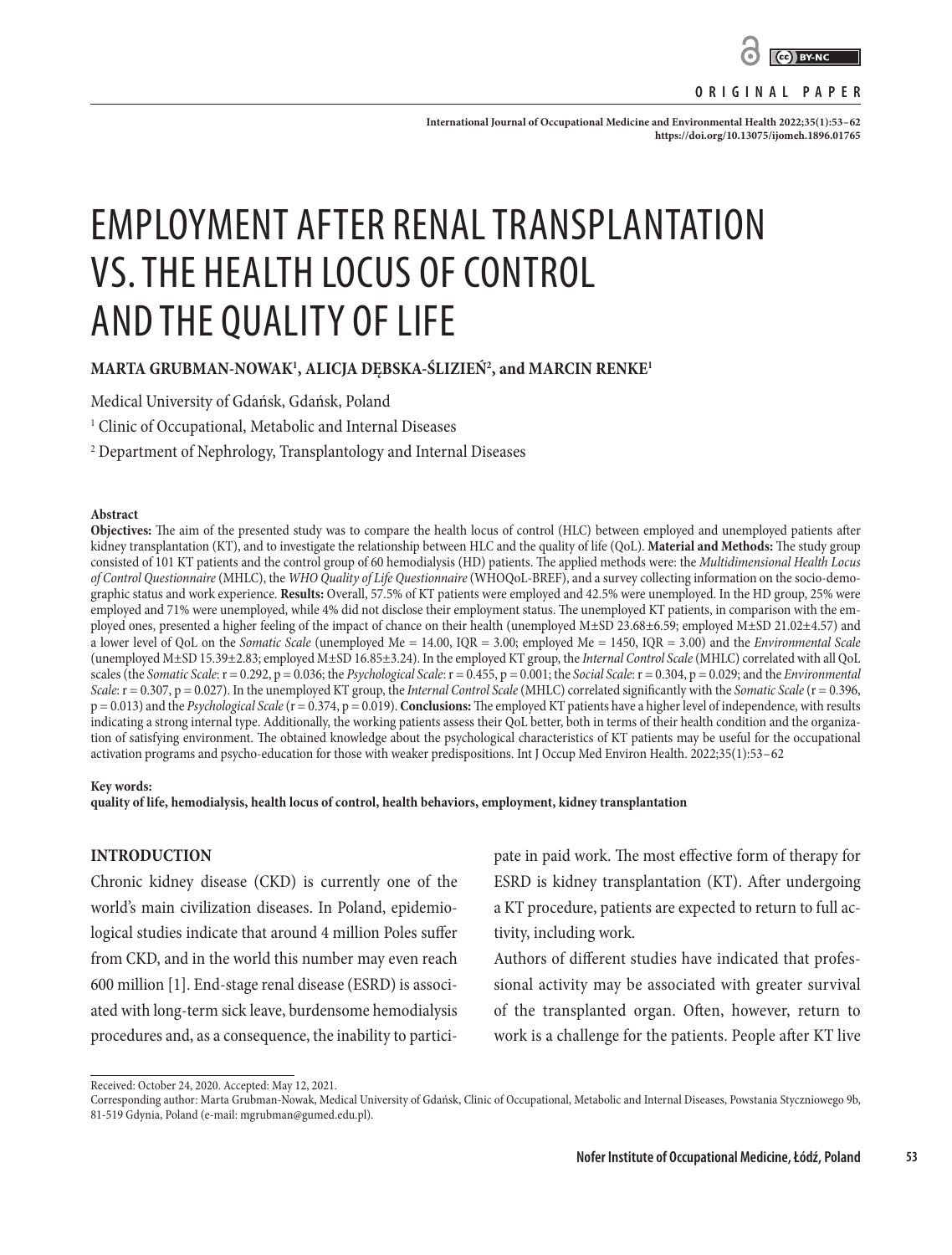with a diagnosis of chronic disease and regularly experience health complications connected with immunosuppressive therapy, a risk of organ rejection, and associated diseases such as diabetes, cancer or osteoporosis. These factors may limit the possibilities of returning to various social roles and can affect the physical and mental well-being of an individual and their quality of life (QoL) [2].

Looking at the relationship between various factors related to professional activity, many authors suggest that it may be associated with younger age (<50 years of age), gender (a higher employment rate among men), a higher level of education and a lack of concomitant diseases [3–6]. Most reports related to KT refer to some objective factors affecting QoL, such as pain, health, the body mass index, and how they translate into professional activity [4]. However, few studies deal with the analysis of subjective factors and their impact on returning to work. These are such factors as a subjective assessment of the disease, a poor assessment of perceived physical fitness, and disability.

For transplant recipients, the sense of physical constraints may be a barrier to take on valued social roles and activities. In addition, results of different research on the professional activity of people suffering from chronic diseases have shown that there is a relationship between self-esteem, the locus of control, the readiness to work and going back to occupational activity [5,6]. Millet and Sanberg [7] have shown in their research that an internal sense of control positively correlates with the status of work after a long period off work. Nazanin et al. [4] have also suggested that education above the secondary level and living with others may create conditions conducive to participation in work after KT. On the other hand, a poor assessment of mental and physical health may result in the lack of readiness to take up professional activity. Moreover, post-transplant experiences, associated with unpredictable episodes of organ rejection or infection, can reduce patients' internal sense of control and negatively affect their work engagement [4,8–12].

The results of different studies indicate that the number of professionally active patients during the hemodialysis therapy (HD) is very low, ranging 10–30% depending on the studied population [13]. The range of employment statistics after KT, on the other hand, is very widespread and causes a lot of discussion and controversy [14]. For example, the percentage of working patients after successful KT procedures in the USA ranges 30–40% [10], while it amounts to 40% in Finland [5], and to 67% in the Netherlands [13]. The discrepancies between these results are significant and may occur due to differences in defining the employment category and heterogeneity of the studied groups, taking into account demographic and clinical characteristics [5]. Despite the diversity of statistics, what is common is the fact that a large proportion of the patient population after KT does not return to work despite the objective potential.

The aim of the present study was to identify a specific psychological profile of those patients who decide to go back to work after KT. The goal was to compare the assessment of the health locus of control (HLC) between the employed and unemployed patients after KT. An additional aim was to investigate the relationship between HLC and the subjective assessment of QoL in the context of employment after KT.

#### **MATERIAL AND METHODS**

The research was conducted in February 2016–March 2019. The participation in the study was voluntary and it served as part of a dissertation project. The study was accepted by the Bioethics Committee of the Medical University. The participants were 161 patients from the following clinics:

– the Nephrological Outpatient Clinic, Transplant Medicine Ward – a hemodialysis station,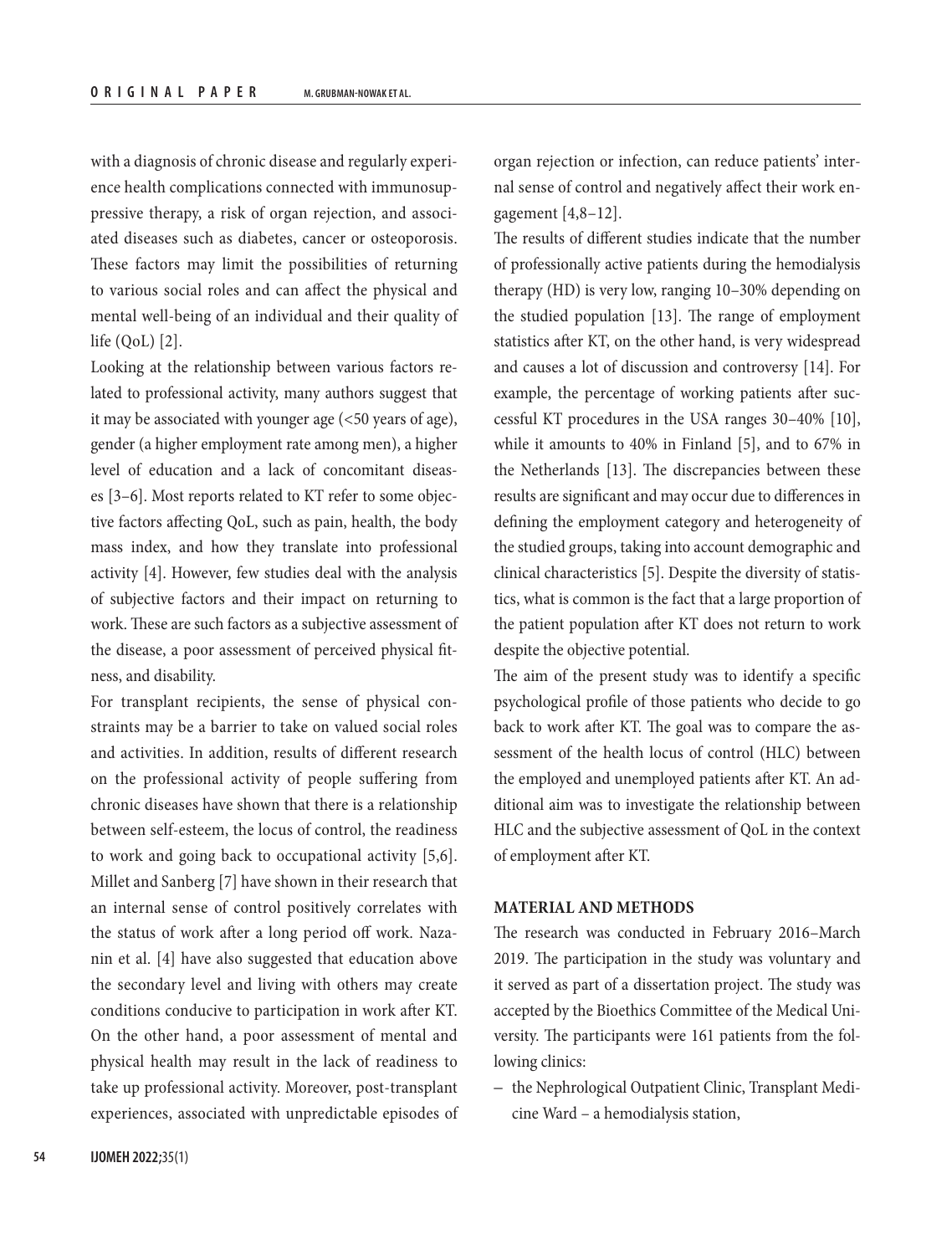– the Department of Transplantology, Nephrology and Internal Diseases.

The study group consisted of 101 patients after KT and the control group of 60 HD patients. The KT group was additionally divided into subgroups based and the occupational activity. The inclusion in the study was based on the age group ranging 18–65 years both in the study and control groups. In the KT group, an additional condition was the passing of  $\geq 1$  year after surgery.

The following methods were applied:

- the *Multidimensional Health Locus of Control Questionnaire* (MHLC; K.A. Wallston, B.S. Wallston and R. De Vellis; the Polish adaptation by Z. Juczyński) [15] – an 18-item questionnaire measuring beliefs that the source of HLC may be related to primarily internal control (*Scale I*), the impact of chance (*Scale C*), or the control of powerful others (*Scale P*);
- the *WHO Quality of Life Questionnaire* (WHOQoL-BREF; the WHOQoL Group) - the Polish version of the WHO questionnaire assessing QoL. The questionnaire measures 4 QoL domains: D1 – the *Somatic Scale*, D2 – the *Psychological Scale*, D3 – the *Social Scale*, and D4 – the *Environmental Scale* [16,17];
- a general survey collecting information on the sociodemographic status and work experience.

## **Statistical analysis**

The statistical analysis included basic descriptive statistics, Shapiro-Wilk tests and Student's t-test for independent samples, and the Mann-Whitney U test. Correlation analyses were conducted using Pearson's r coefficient. The statistical significance was set at classic  $\alpha = 0.05$ . The data taken into account were based on 161 sets of questionnaires, with the materials obtained from 12 participants having been rejected due to missing data. The analysis included differences between the mean values of measured variables between the KT and HD groups, and in the

KT subgroups (employed and unemployed). Correlations between the subscales of MHLC and WHOQoL-BREF were also carried out. Additionally, the qualitative interpretation of the MHLC subscales was performed in all of the groups.

## **RESULTS**

#### **Characteristics of the study group**

The study group consisted of 101 patients after KT: 61 men and 40 women. The average age of the participants was 48 years. While 57.5% of the surveyed declared that they were professionally active, the remaining 42.5% did not work. The average seniority among professionally active people was 24 years, compared to 15 years in the group of unemployed people. The average time since KT surgery was 7.8 years. Detailed characteristics are presented in Table 1.

The level of education in the group of professionally active patients after KT was distributed as follows: 32% of people with higher education, 36% of patients with secondary or post-secondary education, and 29% of those with vocational education (Table 1).

In the group of unemployed patients after KT, 55% had vocational education, 25% secondary education, 9% higher education, and 9% primary education. In the group of employed people, 50% had a disability certificate, while 29% used the granted benefits. Among the unemployed patients after KT, 62% declared that they had a disability certificate, while 58% of patients in this group used financial benefits (Table 1).

## **Characteristics of the control group**

Overall, 60 HD patients were examined, of whom 39 were men and 21 were women. Only 25% of the people involved in this group were professionally active while 71% did not work. The average duration of HD was 4 years. A detailed summary of the characteristics of the HD group is presented in Table 1.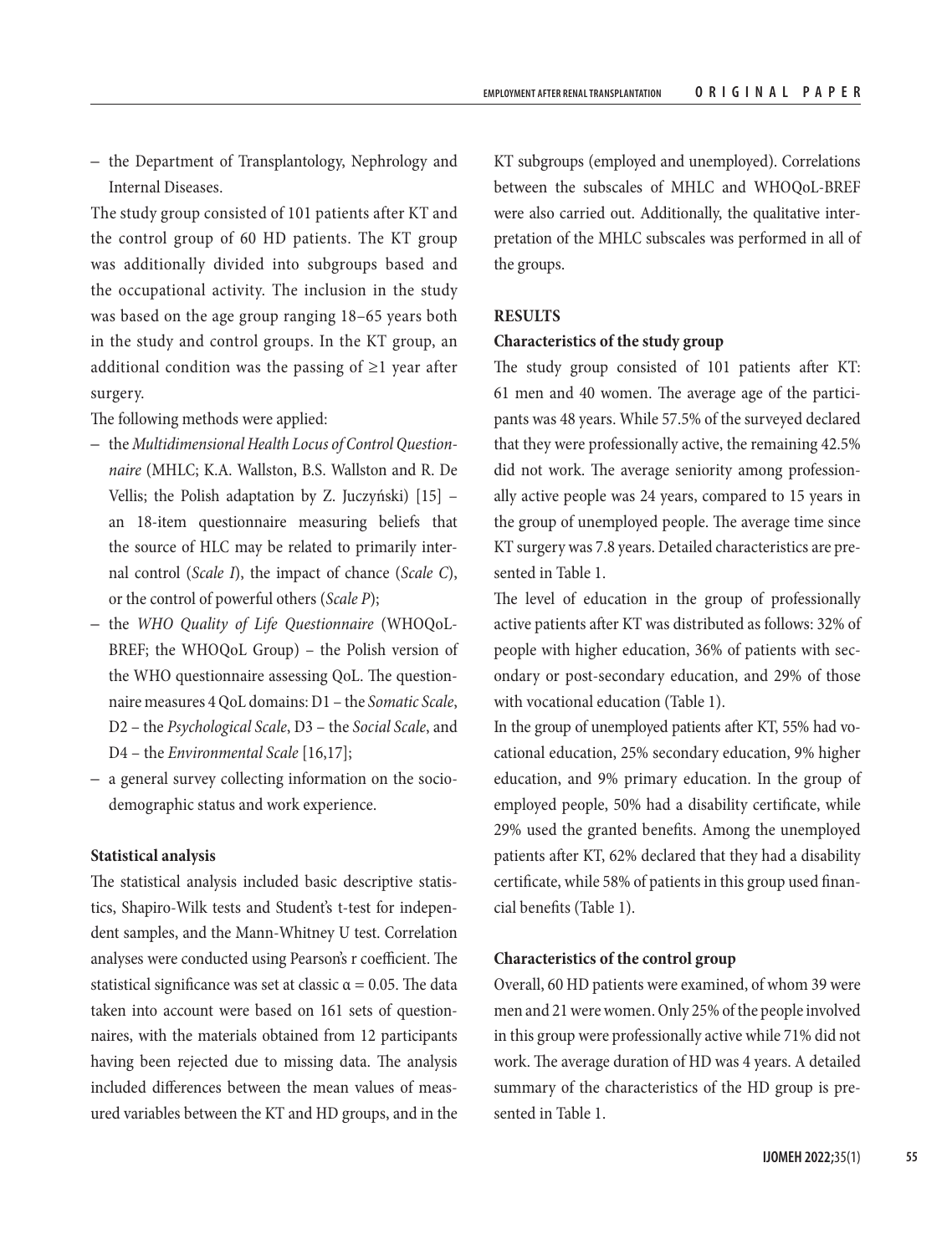|                                   |                                            | Participants<br>$(N = 161)$                  |                |  |  |  |
|-----------------------------------|--------------------------------------------|----------------------------------------------|----------------|--|--|--|
| Variable                          |                                            | study group<br>$(N = 101)$                   |                |  |  |  |
|                                   | employed KT patients<br>$(N = 58, 57.5\%)$ | unemployed KT patients<br>$(N = 43, 42.5\%)$ | $(N = 60)$     |  |  |  |
| Age [years] (M)                   | 47.2                                       | 48.9                                         | 59             |  |  |  |
| Gender [n (%)]                    |                                            |                                              |                |  |  |  |
| male                              | 39 (67.2)                                  | 22(51.2)                                     | 39 (67.2)      |  |  |  |
| female                            | 19 (32.8)                                  | 21 (48.8)                                    | 21(35)         |  |  |  |
| Marital status [n (%)]            |                                            |                                              |                |  |  |  |
| married                           | 39 (67.2)                                  | 33 (76)                                      | 35 (58)        |  |  |  |
| divorced                          | 10(17.2)                                   | 3(6.9)                                       | 6(10)          |  |  |  |
| widow/widower                     | 2(3.4)                                     | $\pmb{0}$                                    | 5(8.3)         |  |  |  |
| single                            | 3(5.1)                                     | 5(11.6)                                      | 11(18.3)       |  |  |  |
| no data                           | 4(6.8)                                     | 2(4.6)                                       |                |  |  |  |
| Education [n (%)]                 |                                            |                                              |                |  |  |  |
| high                              | 19 (32)                                    | 4(9)                                         |                |  |  |  |
| secondary                         | 21(36)                                     | 11(25)                                       |                |  |  |  |
| vocational                        | 17(29)                                     | 24(55)                                       |                |  |  |  |
| elementary                        | $\pmb{0}$                                  | 4(9)                                         |                |  |  |  |
| Occupational activity [n (%)]     |                                            |                                              |                |  |  |  |
| employed                          |                                            |                                              | 15(25)         |  |  |  |
| unemployed                        |                                            |                                              | 43 (71)        |  |  |  |
| no data                           |                                            |                                              | 2(4)           |  |  |  |
| Social benefits [n (%)]           |                                            |                                              |                |  |  |  |
| disability certificate            | 29(50)                                     | 27(62)                                       |                |  |  |  |
| retirement from work              | 1(1.7)                                     | 25(58)                                       |                |  |  |  |
| pension due disability            | 17(29)                                     | 6(13)                                        |                |  |  |  |
| Time since KT surgery [years] (M) | $\,8\,$                                    | 7.5                                          |                |  |  |  |
| Hemodialysis duration [years] (M) |                                            |                                              | $\overline{4}$ |  |  |  |

**Table 1.** Characteristics of the examined groups (employed and unemployed patients after kidney transplantation [KT]) and the control group (patients undergoing hemodialysis) in the study conducted in February 2016–March 2019 in the Nephrological Outpatient Clinic, Transplant Medicine Ward – a hemodialysis station and the Department of Transplantology, Nephrology and Internal Diseases, Gdańsk, Poland

## **Differences between HLC and QoL**

It was found that the group of patients undergoing KT compared to HD patients obtained lower results on MHLC *Scale C*: HD – M±SD 24.07±6.14; KT – M±SD 22.13±5.63, and higher QoL on WHOQoL-BREF *Scale D1*: HD – M±SD 12.14±2.73; KT – M±SD 14.27±3.55 (Table 2). This means that people from the KT group, compared to the group of HD patients, believed that their health was less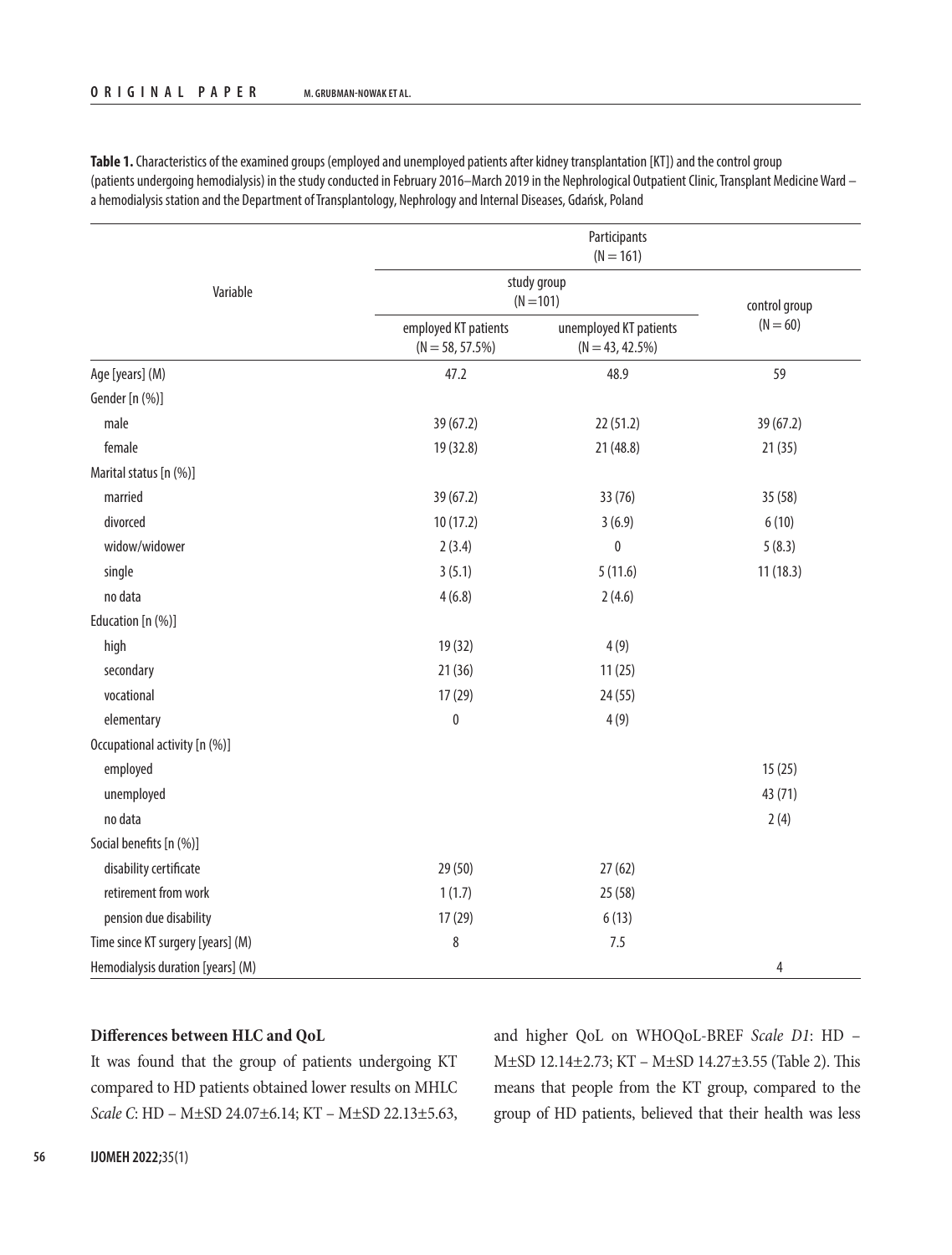| $UD$ pationts<br><b>VT</b> pationts                                                                                                               |  |
|---------------------------------------------------------------------------------------------------------------------------------------------------|--|
| a hemodialysis station and the Department of Transplantology, Nephrology and Internal Diseases, Gdańsk, Poland                                    |  |
| and after hemodialysis (HD) in the study conducted in February 2016—March 2019 in the Nephrological Outpatient Clinic, Transplant Medicine Ward — |  |

**Table 2.** Comparison of the significant results of the health locus of control and the quality of life between the patients after kidney transplantation (KT)

| <b>Scales</b>   | HD patients<br>$(N = 60)$ |      |       | KT patients<br>$(N = 99)$ |         |         | 95% CI          | d Cohen |
|-----------------|---------------------------|------|-------|---------------------------|---------|---------|-----------------|---------|
|                 | Μ                         | SD   | M     | SD                        |         |         |                 |         |
| MHLC: C         | 24.07                     | 6.14 | 22.13 | 5.63                      | 2.01    | 0.047   | $-0.02 - 3.91$  | 0.46    |
| WHOQoL-BREF: D1 | 12.14                     | 2.73 | 14.27 | 3.55                      | $-3.88$ | < 0.001 | $-3.15-(-1.11)$ | 0.95    |

C – the *Impact of Chance Scale*; D1 – the *Somatic Scale*; MHLC – the *Multidimensional Health Locus of Control Questionnaire*;

WHOQoL-BREF – the *WHO Quality of Life Questionnaire*.

t – Student's t test result.

Significance:  $p < 0.05$ .

related to the impact of chance and their subjective assessment of QoL was higher in the context of their health state. The comparison of the results of employed and unemployed KT patients (Table 3) allowed to state that the working patients obtained significantly lower results on MHLC *Scale C*: unemployed – M±SD 23.68±6.59; – M±SD 21.02±4.57, and they presented significantly higher QoL results on *Scale D1*: unemployed Me = 14.00, IQR =  $3.00$ ; employed Me = 1450, IQR =  $3.00$ , and on *Scale D4*: unemployed – M±SD 15.39±2.83; employed – M±SD 16.85±3.24 of WHOQoL-BREF (Table 4). These results suggest that employed KT patients, compared to the unemployed ones, believed that their health was less related to the impact of chance, and they had a better assessment of their QoL in the context of their health status and environment.

### **Health locus of control**

The employed patients after KT obtained high scores on *Scale I*  (M±SD 26.21±4.98), low scores on *Scale P* (M±SD 28.32±5.30), and low scores on *Scale C* (M±SD 21.02±4.57). This configuration of results (high I, low P and low C) creates a profile characterized as a strong internal type (Table 4).

The unemployed patients after KT obtained high scores on *Scale I*  (M±SD 28.10±4.99), low scores on *Scale P*

(M±SD 29.30±4.79), and high scores on *Scale C* (M±SD 23.68±6.59). This configuration of results (high I, low P and high C) creates a profile characterized as a type that diminishes the influence of others (Table 5).

The patients from the HD group obtained low scores on *Scale I*  (M±SD 25.33±6.97), low scores on *Scale P* (M±SD 29.21±6.49), and high scores on *Scale C* (M±SD  $24.07\pm6.14$ ). This configuration of results (low I, low P and high C) creates a profile characterized as a type increasing the impact of chance (Table 4).

## **Relationships between HLC and QoL**

In the group of employed patients after KT, the results of *Scale I* of MHLC significantly correlated with those of *Scale D1* ( $r = 0.292$ ,  $p = 0.036$ ; a weak positive correlation), *Scale D2* ( $r = 0.455$ ,  $p = 0.001$ ; a moderate positive correlation ), *Scale D3* ( $r = 0.304$ ,  $p = 0.029$ ; a moderate positive correlation), and *Scale D4* ( $r = 0.307$ ,  $p = 0.027$ ; a moderate positive correlation) of WHOQoL-BREF. This means that the higher the internal locus of control, the higher the subjective assessment of all domains of QoL (Table 5).

In the group of unemployed patients after KT, the results of *Scale I*  of MHLC were significantly associated with those of *Scale D1* ( $r = 0.396$ ,  $p = 0.013$ ; a moderate positive correlation) and *Scale D2* ( $r = 0.374$ ,  $p = 0.019$ ; a moderate positive correlation) of WHOQoL-BREF.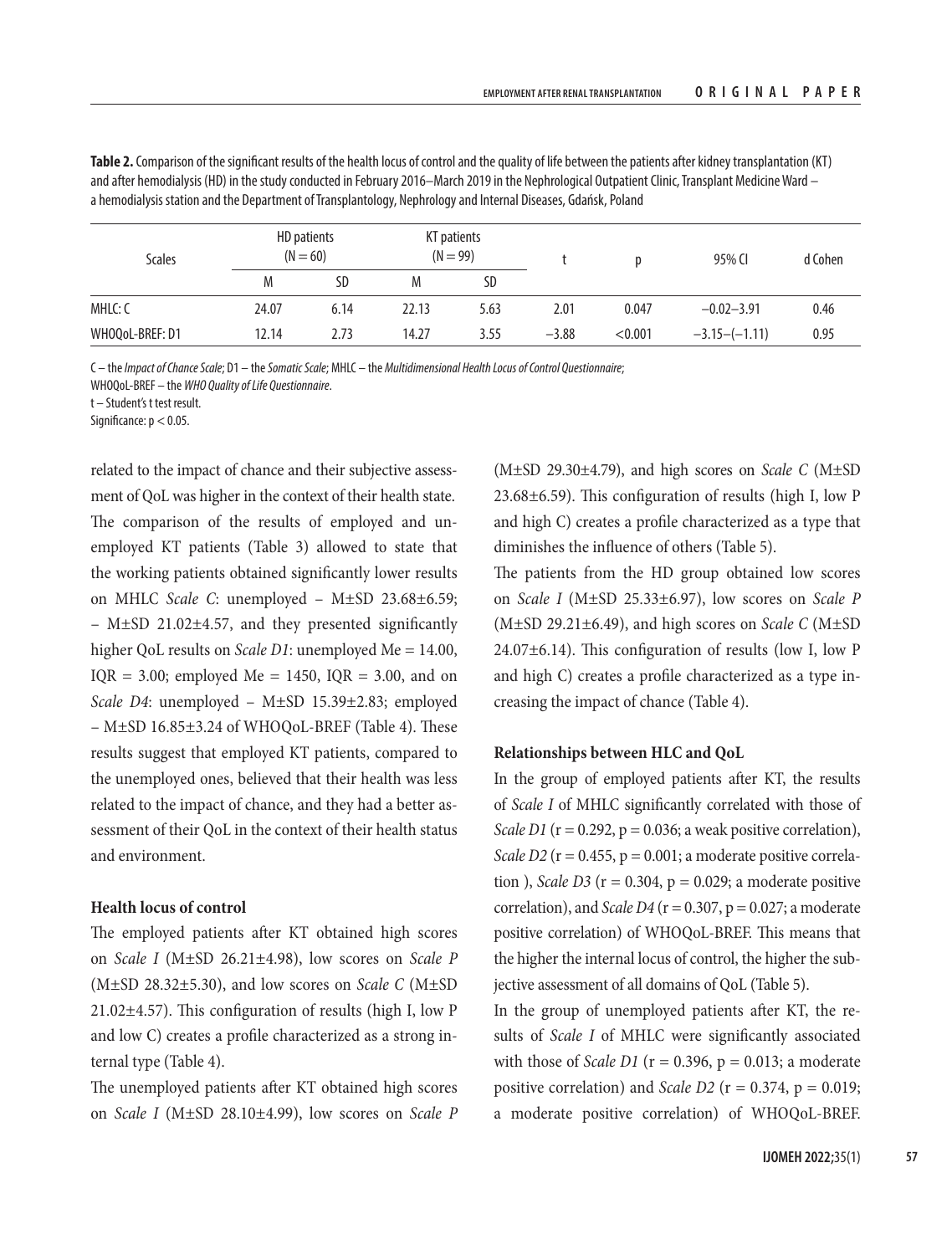| Table 3. Comparison of the significant results of the health locus of control and the quality of life between the unemployed and employed patients after kidney transplantation (KT) in the study<br>conducted in February 2016–March 2019 in the Nephrological Outpatient Clinic, Transplant Medicine Ward – a hemodialysis station and the Department of Transplantology, Nephrology<br>and Internal Diseases, Gdańsk, Poland |   |                        |            |  |            |                      |  |                        |         |  |  |
|---------------------------------------------------------------------------------------------------------------------------------------------------------------------------------------------------------------------------------------------------------------------------------------------------------------------------------------------------------------------------------------------------------------------------------|---|------------------------|------------|--|------------|----------------------|--|------------------------|---------|--|--|
| Scale                                                                                                                                                                                                                                                                                                                                                                                                                           |   | Unemployed KT patients | $(N = 42)$ |  | $(N = 57)$ | Employed KT patients |  | 95% CI                 | d Cohen |  |  |
|                                                                                                                                                                                                                                                                                                                                                                                                                                 | z | SD Me                  |            |  |            | IOR Me Me IOR        |  |                        |         |  |  |
| ここま                                                                                                                                                                                                                                                                                                                                                                                                                             |   | 23.68 6.59             |            |  | 21.02 4.57 |                      |  | $2.20$ 0.031 0.24-5.07 | 0.18    |  |  |

WHOQoL-BREF: D1 14.00 3.00 14.50 3.00 90.00 –2.15 0.031 0.22 QR – quartile spread; R – strength of the effect; t – Student's t test result; U – Mann-Whitney U tests; Z – standardized value. IQR – quartile spread; R – strength of the effect; t – Student's t test result; U – Mann-Whitney U tests; Z – standardized value. 3.00 50 ₹ 3.00 14.00 04 - the Environmental Scale. D4 – the *Environmental Scale*. NHOQ oL-BREF: D1

MHLC:  $\alpha = \frac{23.68}{0.59}$   $\alpha = \frac{23.68}{0.7}$   $\alpha = \frac{23.68}{0.7}$   $\alpha = \frac{23.68}{0.7}$   $\alpha = \frac{23.68}{0.7}$   $\alpha = \frac{23.68}{0.7}$ WHOQol-BREF: D4 15.39 2.83 16.85 3.24 –2.27 –2.27 0.025 –2.71–(–0.20) 0.63

 $3.24$ 

16.85

2.83

15.39

VHOQ oL-BREF: D4

Other abbreviations as in Table 2. Other abbreviations as in Table 2. Significance: p < 0.05. $\frac{1}{2}$ ignificance:  $p < 0.05$ .

This means that the higher internal locus of control, the higher the assessment of QoL in the area of the physical condition and psychological functioning (Table 5). In the HD patient group, *Scale P* of MHLC significantly correlated with *Scale D4* of WHOQoL-BREF (r = 0.381,  $p = 0.004$ ; a moderate positive correlation). This means that the higher the sense of dependence on powerful others, the better the subjective assessment of environmental QoL (Table 5).

# **DISCUSSION**

Authors of different research indicate that the return to work among patients after KT may be associated with a greater survival rate of the transplanted organ [2]. Very often, however, going back to work may be challenging for the patients.

According to authors of various studies, such factors as education or work experience before transplantation may predict the return to professional activity after KT [3,4,6]. A higher level of education is regarded as one of the employment predictors. Bohlke et al. [3] showed that working transplant recipients were better educated compared to the unemployed ones. Chisholm-Burns [18] suggested that a higher level of education might be associated with greater access to job offers. Better education, a good physical functioning, and lower levels of fatigue can affect employment independently of one another. The vast majority of authors of scientific reports also indicate that professional activity before transplantation increases the likelihood of returning to work [4].

The results of the presented research reflect the global results. In the group of patients after KT, the average work experience among professionally active people was 24 years, while seniority in the unemployed group was 15 years. The distribution of the levels of education also coincides with global literature. Education in the group of the employed patients after KT was higher than in the unemployed group.

 $\ddot{\phantom{a}}$ 

 $\frac{1}{2}$ 

 $\ddot{\phantom{a}}$ 

 $\frac{1}{2}$ 

Ĵ

 $\frac{1}{2}$ 

t

 $0.22$ 

 $0.031$ 

 $-2.15$ 

8 SO.

0.63

 $-2.71 - (-0.20)$ 

0.025

 $-2.27$ 

**Table 3.** 

þ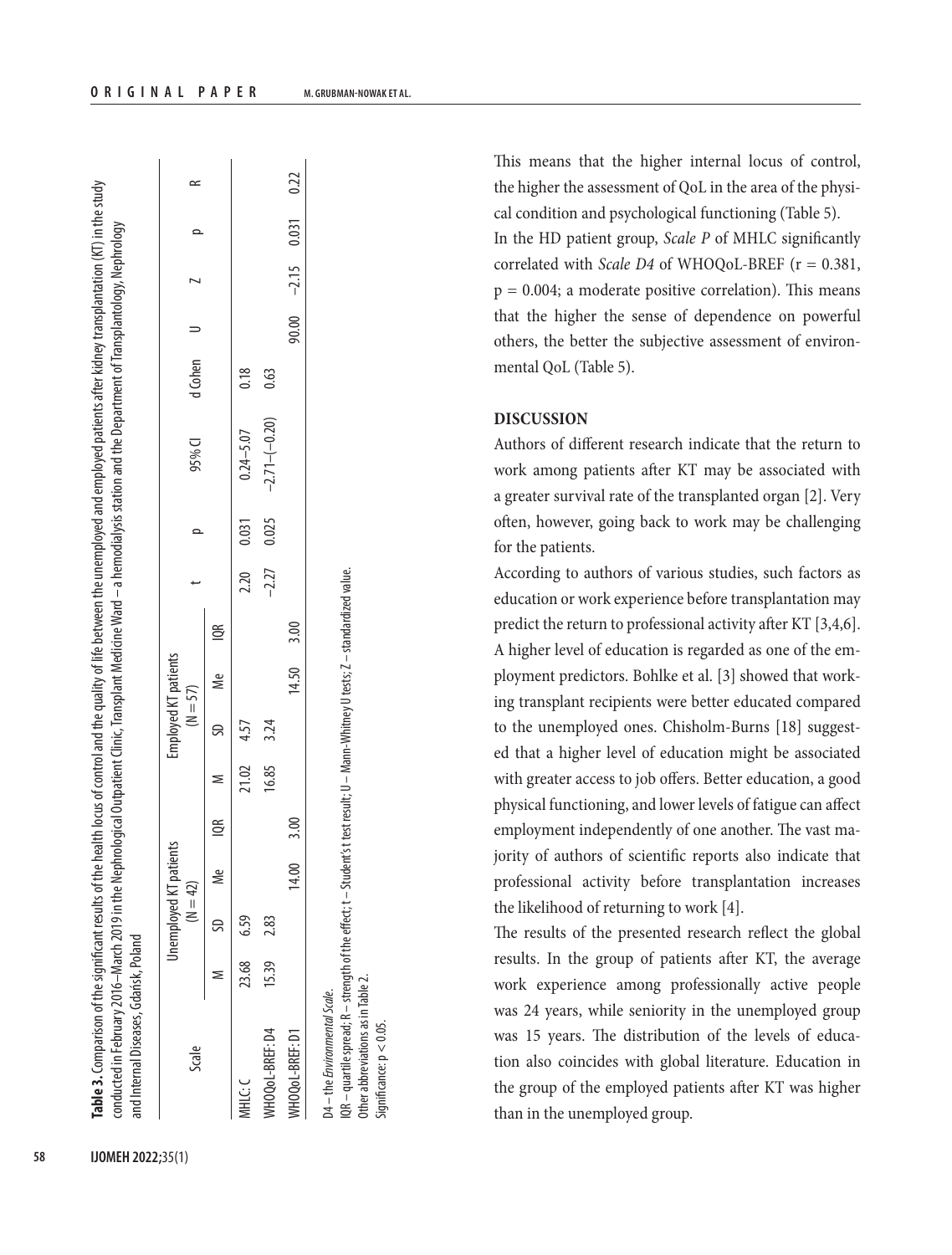**Table. 4.** Configuration of the *Multidimensional Health Locus of Control Questionnaire* (MHLC) scales in the groups of employed and unemployed patients after kidney transplantation (KT), and in the general study group and control group, in the study conducted in February 2016–March 2019 in the Nephrological Outpatient Clinic, Transplant Medicine Ward – a hemodialysis station and the Department of Transplantology, Nephrology and Internal Diseases, Gdańsk, Poland

|             |                          |      | Participants<br>$(N = 99)$ |      |       | Participants<br>$(N = 159)$ |                        |                        |      |       |
|-------------|--------------------------|------|----------------------------|------|-------|-----------------------------|------------------------|------------------------|------|-------|
| <b>MHLC</b> | unemployed<br>$(N = 42)$ |      | employed<br>$(N = 57)$     |      | Me    |                             | after HD<br>$(N = 60)$ | after KT<br>$(N = 99)$ |      | Me    |
|             | M                        | SD   | M                          | SD   |       | M                           | SD                     | M                      | SD   |       |
| MHLC: I     | 28.10                    | 4.99 | 26.21                      | 4.98 | 26.00 | 25.33                       | 6.97                   | 27.00                  | 5.05 | 26.00 |
| MHLC: P     | 29.30                    | 4.79 | 28.32                      | 5.30 | 30.00 | 29.21                       | 6.49                   | 28.73                  | 5.09 | 30.00 |
| MHLC: C     | 23.68                    | 6.59 | 21.02                      | 4.57 | 22.00 | 24.07                       | 6.14                   | 22.13                  | 5.63 | 22.00 |

HD – hemodialysis; I – the *Internal Control Scale*; P – the *Powerful Others Scale*. Other abbreviations as in Table 2.

**Table 5.** Correlations between the health locus of control and the quality of life in the group of employed patients and unemployed patients after kidney transplantation (KT) and hemodialysis (HD) patients in the study conducted in February 2016–March 2019 in the Nephrological Outpatient Clinic, Transplant Medicine Ward – a hemodialysis station and the Department of Transplantology, Nephrology and Internal Diseases, Gdańsk, Poland

|                |                                    | Multidimensional Health Locus of Control Questionnaire |                                                |  |  |  |  |  |
|----------------|------------------------------------|--------------------------------------------------------|------------------------------------------------|--|--|--|--|--|
| WHOQoL-BREF    |                                    | Internal Control Scale (I)                             |                                                |  |  |  |  |  |
|                | employed KT patients<br>$(N = 57)$ | unemployed KT patients<br>$(N = 42)$                   | Powerful Others Scale - after HD<br>$(N = 60)$ |  |  |  |  |  |
| D <sub>1</sub> |                                    |                                                        |                                                |  |  |  |  |  |
| p Spearman's   | 0.292                              | 0.396                                                  | 0.164                                          |  |  |  |  |  |
| р              | 0.036                              | 0.013                                                  | 0.232                                          |  |  |  |  |  |
| D <sub>2</sub> |                                    |                                                        |                                                |  |  |  |  |  |
| r Pearson's    | 0.455                              | 0.374                                                  | 0.132                                          |  |  |  |  |  |
| р              | 0.001                              | 0.019                                                  | 0.337                                          |  |  |  |  |  |
| D <sub>3</sub> |                                    |                                                        |                                                |  |  |  |  |  |
| p Spearman's   | 0.304                              | 0.203                                                  | 0.078                                          |  |  |  |  |  |
| р              | 0.029                              | 0.215                                                  | 0.572                                          |  |  |  |  |  |
| D4             |                                    |                                                        |                                                |  |  |  |  |  |
| r Pearson's    | 0.307                              | 0.060                                                  | 0.381                                          |  |  |  |  |  |
| р              | 0.027                              | 0.545                                                  | 0.004                                          |  |  |  |  |  |

D2 – the *Psychological Scale*; D3 – the *Social Scale*.

Bolded  $p < 0.05$ .

Other abbreviations as in Tables 2–4.

The health aspect also seems to be an important factor for starting work. The unemployed declare weaker kidney function and limitations in their physical functioning compared to the population of those who returned to work [4,5,19]. Other studies have shown that severe fatigue, not receiving benefits, and the side effects of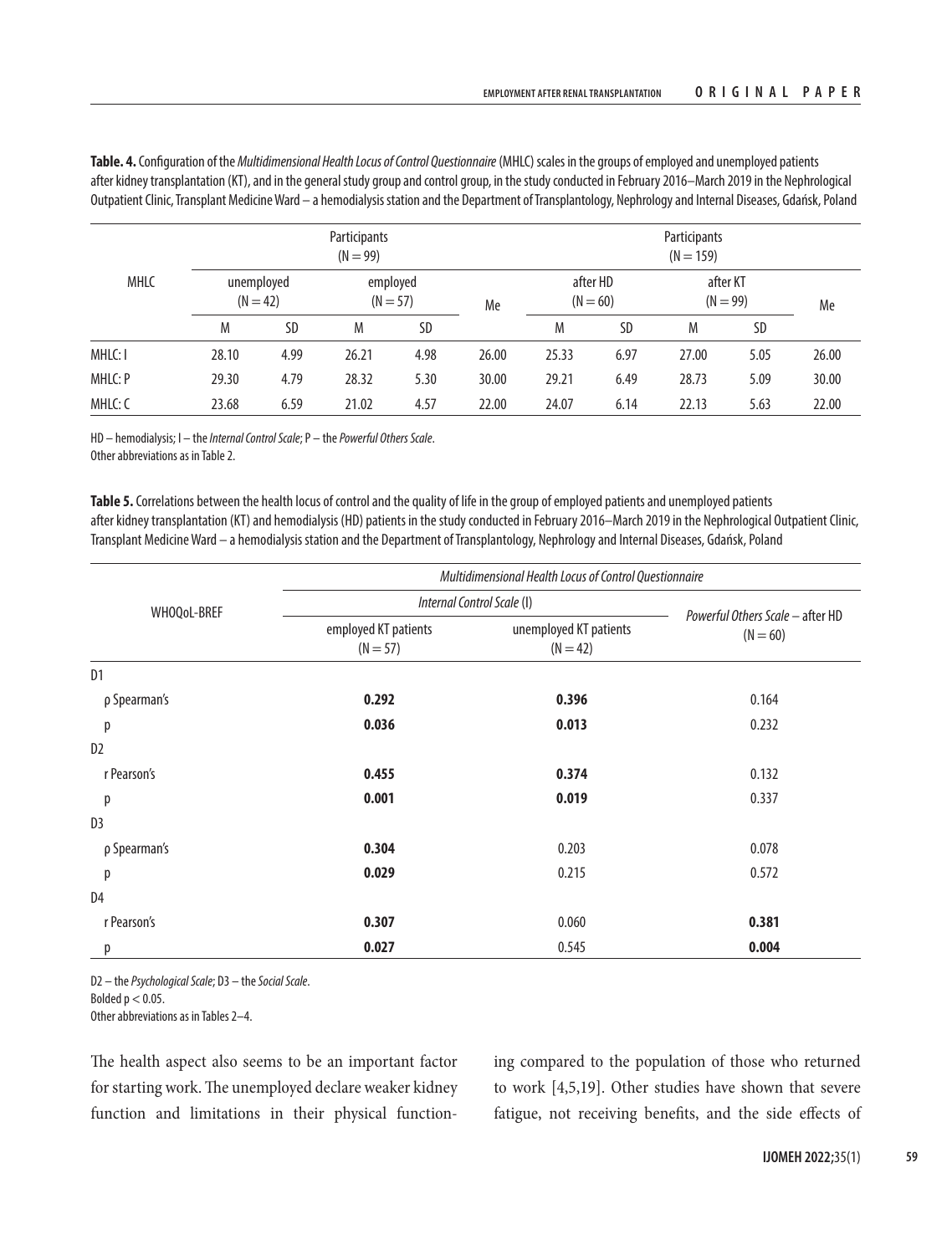immunosuppressants have a negative impact on returning to work after KT [6,18].

Regarding the state of health, the results of the presented research revealed that 62% of unemployed people declared having a disability certificate, while more than a half of the patients included in this group benefited from financial services. Half of the working patients after KT had a disability certificate, while only one-third of those patients used the granted benefits. This results distribution in both groups may suggest that people from the inactive group may experience more negative somatic symptoms, weaker efficiency and worse overall health.

In addition, HLC translates into a sense of feeling of capability in various areas of functioning. People's opinions on the state of health may be associated with an assessment of their own fitness, performance and, consequently, a sense of fitness for work. In addition, people with a high feeling of capability are perceived as more active in engaging in health-related activities. They are characterized by independence and a sense of responsibility for undertaking health-related behaviors, and a high level of commitment to these activities and maintaining wellbeing [15,21].

The presented research compared the results regarding HLC in KT patients in relation to their professional activity. The analysis showed that the non-working people had a higher level of the sense of impact of accidental events on their health compared to working people. Moreover, professionally active patients obtained a results profile indicating a strong internal type [20], which indicates a high feeling of internal control over their health status. This belief may translate into greater confidence in undertaking social activities after KT, such as continuing or taking up work.

In the group of employed patients after KT, a positive relationship between HLC and all QoL scales was distinguished. The strongest relationship occurred between *Scale I* and *Scale D2*. This means that the greater

the sense of control and influence, the better the assessment of psychological well-being, which also extends to other areas of QoL.

In the group of unemployed patients, positive relationships were obtained between the internal HLC and 2 QoL scales – somatic and psychological. The configuration of these relationships again underlines the importance of the feeling of capability and influence on the course of events for a positive assessment of mental health and well-being.

In the presented research, a comparison of the average values between the groups of employed and unemployed patients after KT showed that working people evaluated their QoL better in 2 areas – somatic and environmental. This means that professionally active patients have a better opinion about their health and social status, social facilities and the environment they function in. On the one hand, *Scale D4* translates into a better social status, which may be directly connected with job benefits. On the other hand, it also includes very important elements, such as social support networks, self-development possibilities, access to information, and freedom to choose activities related to leisure and recreation.

## **CONCLUSIONS**

The presented work discusses issues related to CKD, which is currently considered one of the major civilization diseases in the world [1]. Professional activity is a very important element of rehabilitation after KT. Returning to work after organ transplantation is one of the main determinants of transplant success.

There is a gap in global literature related to the analysis of psychological predispositions of people after KT and their impact on the return to professional activity. In global studies, most researchers focus on health, fitness and socio-demographic data that can affect the return to work.

Based on the results of independent research, the existence of specific psychological predispositions was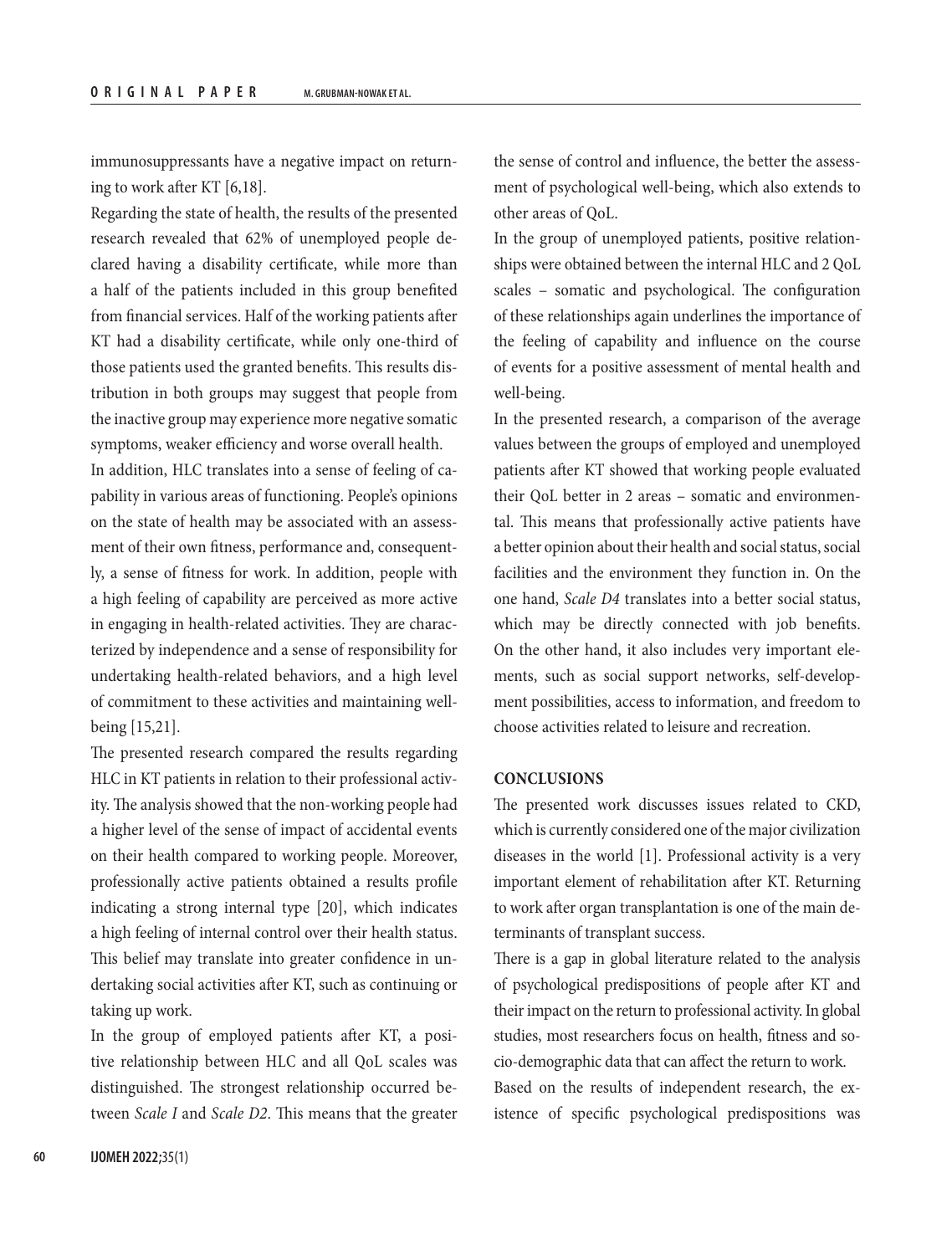identified in the group of working patients after KT. Professionally active patients after KT, in comparison with the unemployed KT patients as well as HD patients, have a higher level of independence, as evidenced by the high level of internal HLC with the configuration of results indicating a strong internal type. Moreover, those patients assess their QoL better, both in terms of their health condition as well as the organization of a safe environment, material stability, the social status or having a support group. The results also indicate a direct positive relationship between the internal locus of control and a higher level of QoL assessment.

The obtained knowledge about the psychological predispositions of working KT patients can be used to establish occupational activation and psychological rehabilitation programs. Such training and psycho-education may be aimed at facilitating the return to daily activities for patients with weaker coping mechanisms and skills. The presented conclusions can also be used in the preparation of training programs for health workers, facilitating the identification of potential risk factors of maladaptive behaviors among patients in the early stages of treatment and providing them with appropriate support.

## **REFERENCES**

- 1. Renke M, Parszuto J, Rybacki M, Wołyniec W, Rutkowski P, Walusiak-Skorupa J, et. al. [Chronic kidney disease – The relevant information for an occupational physician]. Med Pr 2018; 69(1):67–75, [https://doi.org/10.13075/mp.5893.00624.](https://doi.org/10.13075/mp.5893.00624) Polish.
- 2. Muehrer R, Becker N. Life after transplantation: new transitions in quality of life and psychological distress. Seminars Dial. 2005;18(2):124–31, [https://doi.org/10.1111/j.1525-139X.](https://doi.org/10.1111/j.1525-139X.2005.18214.x) [2005.18214.x.](https://doi.org/10.1111/j.1525-139X.2005.18214.x)
- 3. Bohlke M, Marini S, Gomes R, Terhorst L, Rocha M, Poli de Figueiredo C, et al. Predictors of employment after successful kidney transplantation – a population-based study. Clin Tranplant. 2008;22(4):405–10, [https://doi.org/10.1111/](https://doi.org/10.1111/j.1399-0012.2008.00797.x) [j.1399-0012.2008.00797.x](https://doi.org/10.1111/j.1399-0012.2008.00797.x).
- 4. Nazanin N, Heck C, Ross H. Factors related to participation in paid work after organ transplantation: perceptions of kidney transplant recipients. J Occup Rehabil. 2015;25:38– 51, <https://doi.org/10.1007/s10926-014-9519-4>.
- 5. Van der Mei S, Krol B, van Son W, de Jong P, Groothoff J, van den Heuvel W. Social participation and employment status after kidney transplantation: a systematic review. Qual Life Res. 2006;15:979–94,<https://doi.org/10.1007/s11136-006-0045-5>.
- 6. Van der Mei S, Kuiper D, Groothoff J, van den Heuvel W, van Son W, Brouwer S. Long-term health and work outcomes of renal transplantation and patterns of work status during the end-stage renal disease trajectory. J Occup Rehab. 2011;21:325–34, <https://doi.org/10.1007/s10926-011-9317-1>.
- 7. Millet P. Locus of control and its relation to working life: Studies from the fields of vocational rehabilitation and small firms in Sweden [disertation]. Luleå University of Technology Department of Human Work Sciences, Technical Psychology; 2005.
- 8. Booth C, Koppes L, van den Bossche S, Anema J, van der Beek A. Relation between perceived health and sick leave in employees with chronic illness. J Occup Rehabil. 2011;21: 211–9, <https://doi.org/10.1007/s10926-010-9273-1>.
- 9. Jansen D, Grootendorst D, Rijken R, Heijmans M, Kaptein A, Boeschoten E, et al. Pre-dialysis patients' perceived autonomy, self-esteem and labor participation: associations with illness perceptions and treatment perceptions. A crosssectional study. BMC Nephrol. 2010;11:35, [https://doi.org/](https://doi.org/10.1186/1471-2369-11-35) [10.1186/1471-2369-11-35](https://doi.org/10.1186/1471-2369-11-35).
- 10. McGee J, Jackson N, Slakey D. Disability and kidney transplantation in the United States. Clin Transplant. 2012;26(3): 377–81, [https://doi.org/10.1111/j.1399-0012.2012.01612.x.](https://doi.org/10.1111/j.1399-0012.2012.01612.x)
- 11. Slakey D, Rosner M. Disability following kidney transplantation: the link to medication coverage. Clin Tranplant. 2007;21: 224–8, <https://doi.org/10.1111/j.1399-0012.2006.00629.x>.
- 12. Engle D. Psychosocial aspects of the organ transplant experience: what has been established and what we need for the future. J Clin Psychol. 2001;57(4):521–41, [https://doi.org/](https://doi.org/10.1002/jclp.1027) [10.1002/jclp.1027](https://doi.org/10.1002/jclp.1027).